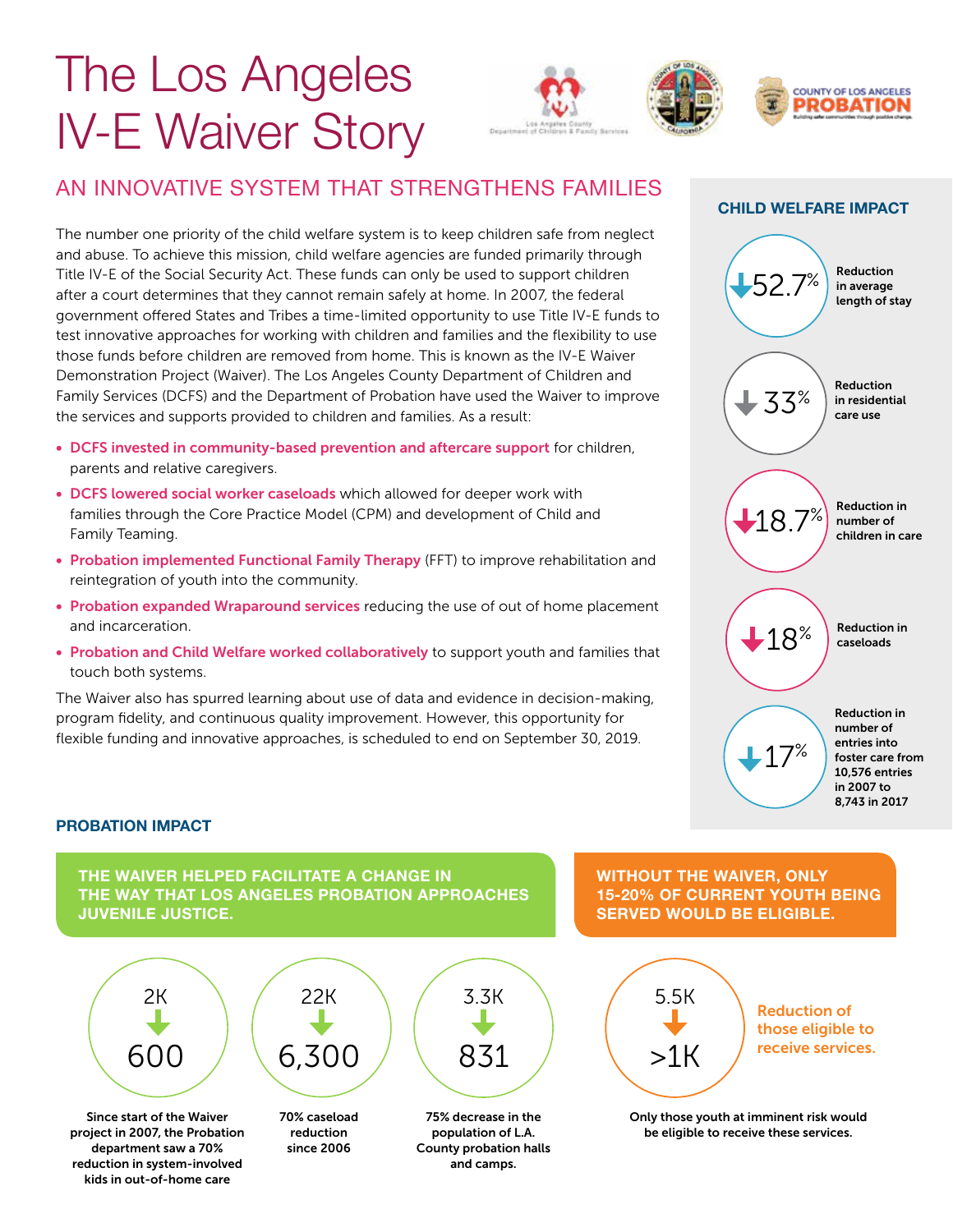**PREVENTION**

Prevention services are offered to families at risk of involvement and the outcomes are evaluated with Waiver funds.

### **CASE OPENED**

Due to unsafe environment, children are removed from Rose's and Huynh's home.

### **CHILD AND FAMILY TEAM (CFT)**

A CFT is a strengths-based intervention that may prevent involvement in child welfare system. Waiver creates lower caseloads and funds training and on-going coaching in order for CPM to be successful.

### **REUNIFICATION**

With Waiver funded support, the CFT and excellent social work, the Rose and Huynh are reunified with their children.

### **POST-REUNIFICATION (AFTER CARE)**

Rose and Huynh receive after-care services from a community organization that include... These servcies help with the children's transition home and contritube to Rose and Huynh's long-term success.

### **RESPONSE**

Rose and Huynh are reported to DCFS. Child safety is prioritized.

### **FAMILY FINDING & PLACEMENT SUPPORT**

Thanks to Waiver funds, DCFS conducts rigorous family finding services to find relatives who can be supportive to Rose and Huynh. They also find a great-aunt who can care for the children so the infant and her siblings can be placed together and with someone they know. While in placement, Rose and Huynh and the children's great aunt receive high quality support from community-based programs.

### **PREVENTION**

Preventions services still offered, but their outcomes are unlikely to be evaluated.

### **CASE OPENED**

Due to unsafe environment, children are removed from Rose's and Huynh's home.



quality time to each child, parent and caregiver.

## **REUNIFICATION**

the support of one consistent social worker due to higher caseloads.





There is limited support for Rose and Huynh after reunification and having the children move home brings them joy and also unexpected stressors.

### **RESPONSE**

Child safety continues to be prioritized.

## **FAMILY FINDING & PLACEMENT SUPPORT**

instead of relatives

## **WITH WAIVER**

**!**

# Rose and Huynh: A Family's Journey With and Without the Waiver

Rose and Huynh failed drug tests when Rose gave birth to their youngest child and DCFS became involved to determine whether the infant was at risk for neglect or abuse.

# **WITHOUT WAIVER**